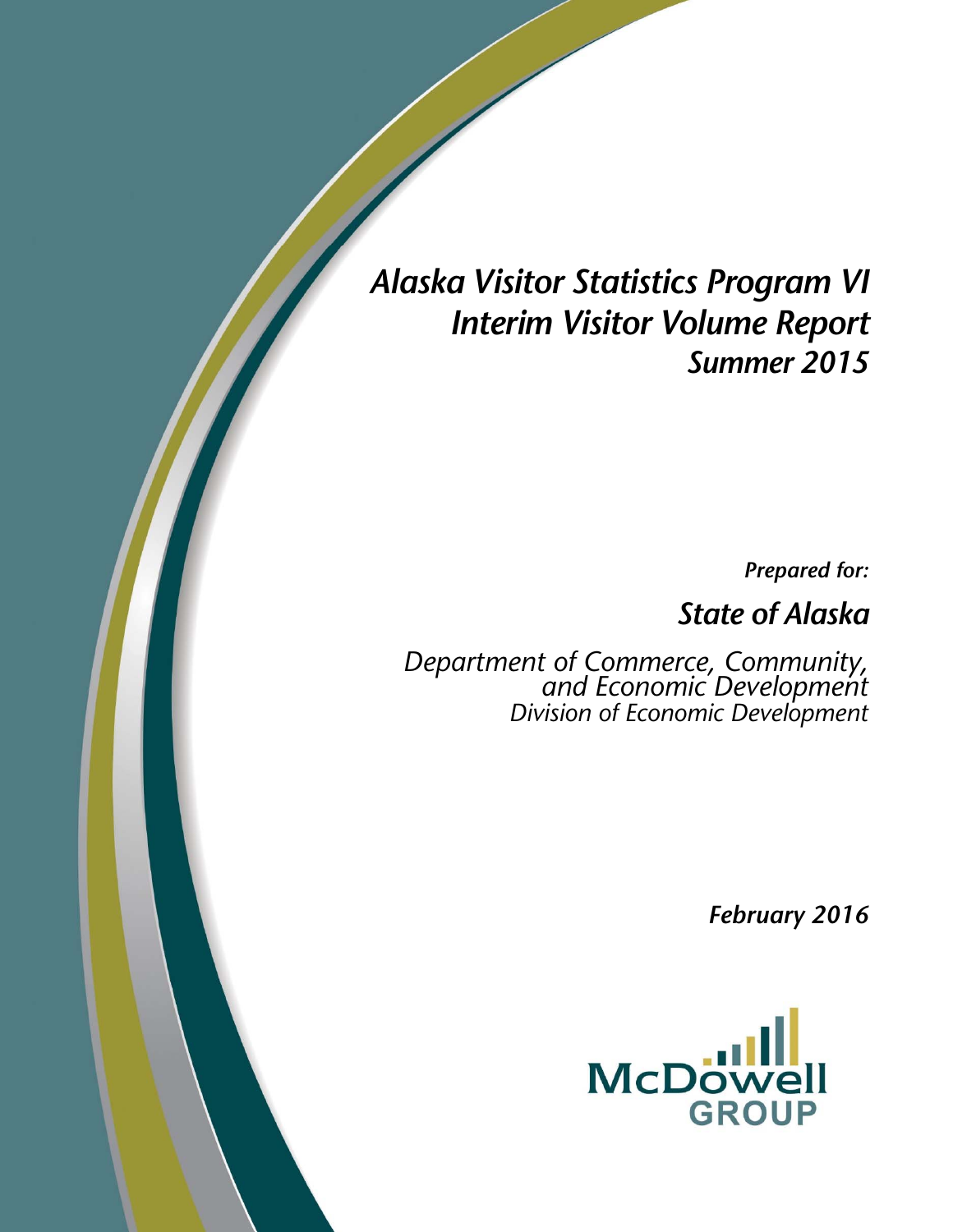## *Alaska Visitor Statistics Program VI Interim Visitor Volume Report Summer 2015*

*Prepared for:* 

*State of Alaska* 

*Department of Commerce, Community, and Economic Development Division of Economic Development* 

*Prepared by:* 



*Juneau Anchorage* 

**McDowell Group Anchorage Office**  1400 W. Benson Blvd., Suite 510 Anchorage, Alaska 99503

**McDowell Group Juneau Office**  9360 Glacier Highway, Suite 201 Juneau, Alaska 99801

**Website: www.mcdowellgroup.net** 

*February 2016*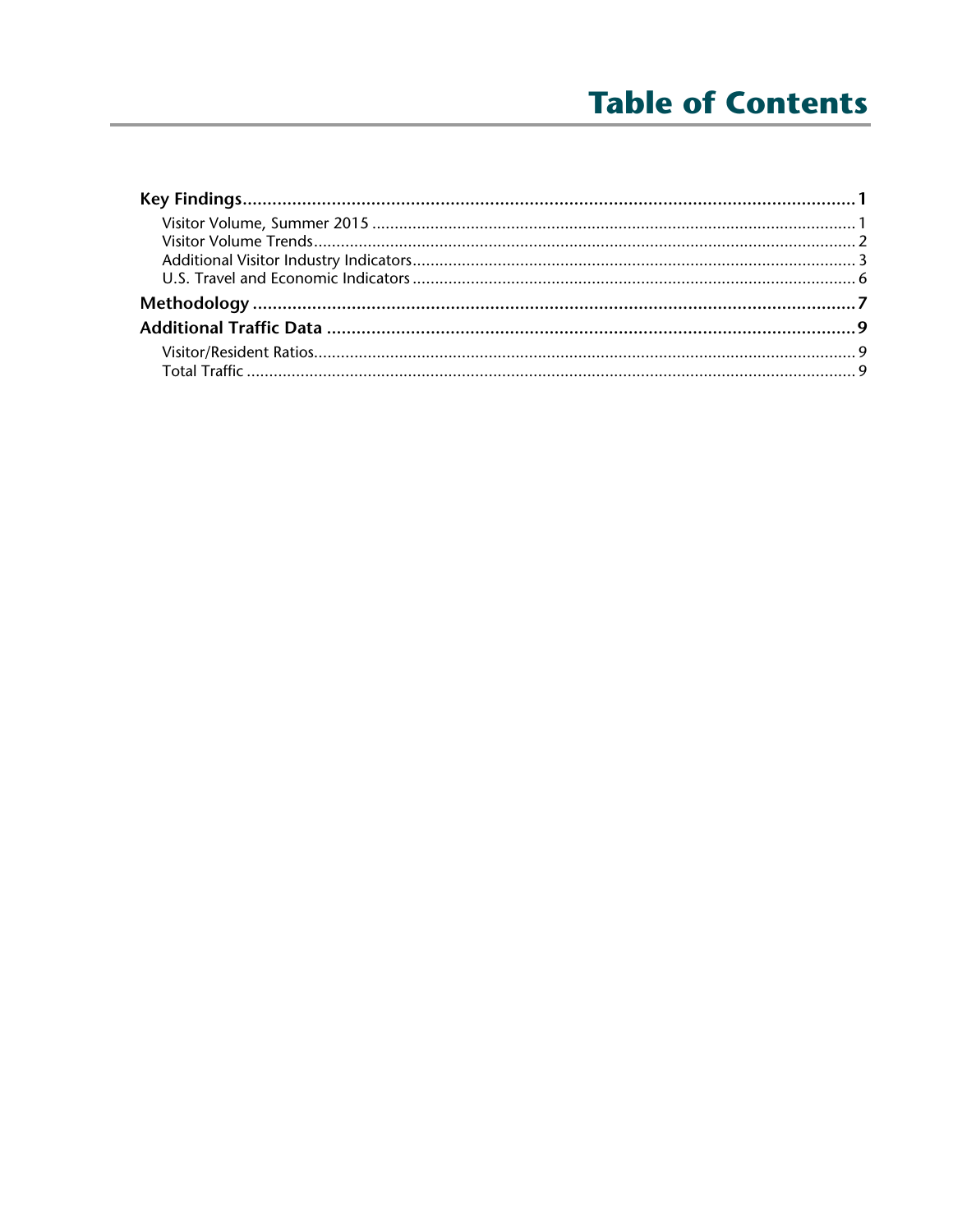## **Visitor Volume, Summer 2015**

Alaska received 1.78 million out-of-state visitors between May and September, 2015. In terms of exit mode, nearly half of visitors (46 percent) exited the state via cruise ship, 49 percent exited via air, 4 percent exited via highway, and less than 1 percent exited via ferry (see chart, below left).

Because many cruise ship passengers exit Alaska via airplane, it is also helpful to consider visitors in terms of transportation market (see chart, below right). The majority of visitors (56 percent) were cruise ship passengers; 39 percent were air visitors (entered and exited the state via air); and 4 percent were highway/ferry visitors (entered or exited the state via highway or ferry).



Visitor volume was up by 7 percent between summers 2014 and 2015, increasing from 1,659,600 to 1,780,000. Most of the increase was attributable to a 13 percent growth in air volume; cruise volume also increased (by 3 percent). While the highway/ferry market represents a much smaller portion of visitors, this mode showed the strongest growth at 14 percent. This finding reflects strong increases in personal vehicle traffic on all four highways connecting Alaska with Canada, more than compensating for a 12 percent decrease in visitors exiting by ferry.

|               | 2014      | 2015      | % change |
|---------------|-----------|-----------|----------|
| Air           | 623,600   | 702,600   | $+13%$   |
| Cruise ship   | 967,500   | 999,600   | $+3\%$   |
| Highway/ferry | 68,500    | 78,000    | $+14%$   |
| Total         | 1,659,600 | 1,780,000 | $+7%$    |

#### **Table 1. Visitor Volume, by Transportation Market, Summers 2014-2015**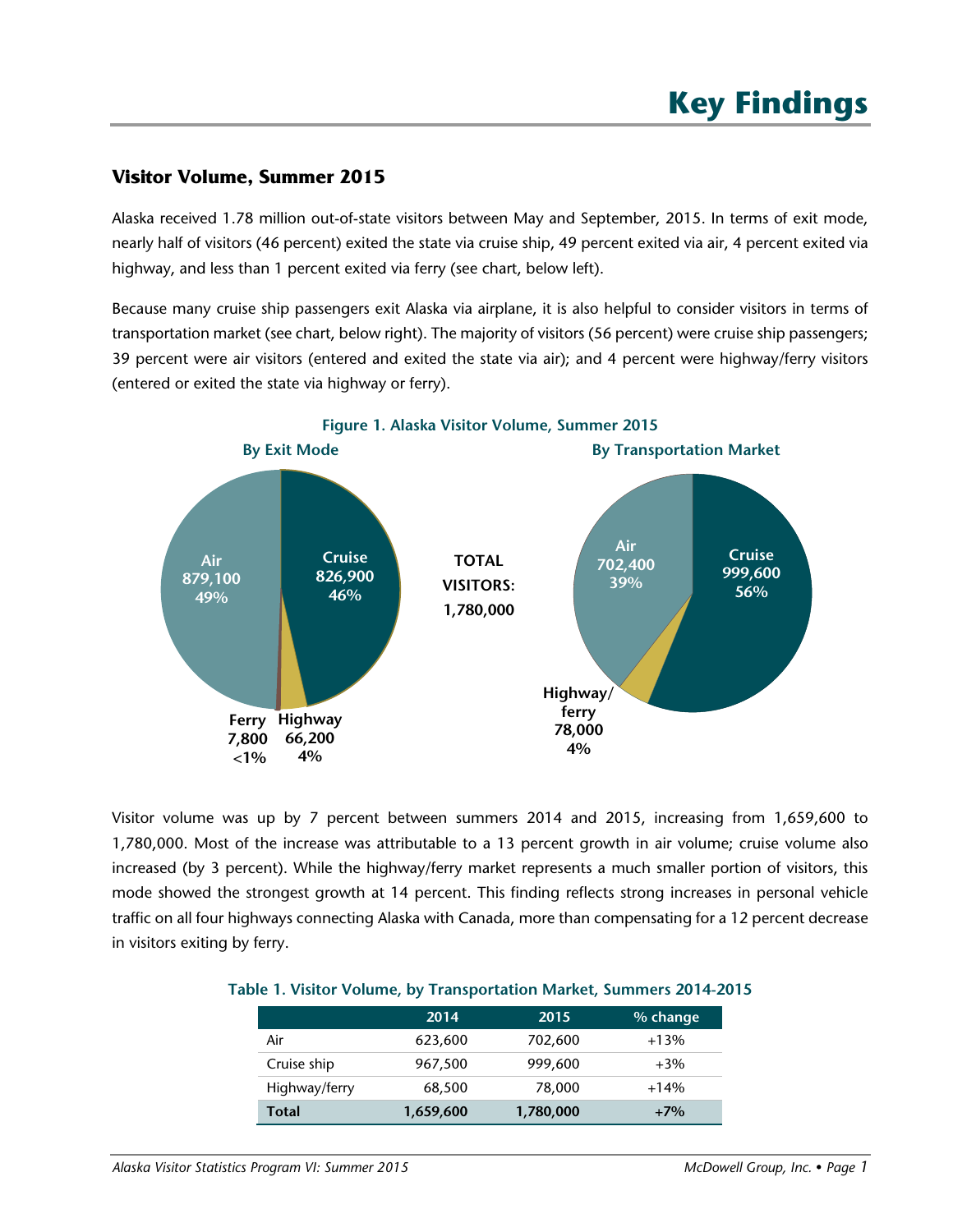## **Visitor Volume Trends**

Alaska's summer 2015 visitor volume of 1.78 million was the highest ever recorded since the AVSP program began tracking visitors in 1985, and presumably in history. It was 4 percent above the previous record of 1.71 million set in 2007, and 16 percent above the recession-era low of 1.53 million, set in 2010.



The following chart and table show how visitor traffic has fluctuated by transportation market since 2008.

- Cruise passenger traffic bounced back in 2015 after a slight (3 percent) dip in 2014. Cruise volume was up by 14 percent from the low point of 878,000 (2010), but still down 3 percent from the peak of 1,033,100 (2008).
- The air market (non-cruise visitors that fly in *and* out of Alaska) increased by 13 percent in 2015, its strongest growth since 2010, and the largest volume since the "transportation market" method of counting visitors started in 2006.
- The 2015 highway/ferry market (non-cruise visitors that enter *or* exit by highway *or* ferry) is estimated to have increased by 14 percent in 2015, returning to traffic levels of 2008-09. (Because Yukon border data was not available for summer 2015, the methodology for counting highway visitors in 2015 was modified. See Methodology for more details.)



#### **Figure 3. Visitor Volume, by Transportation Market, Summers 2008-2015**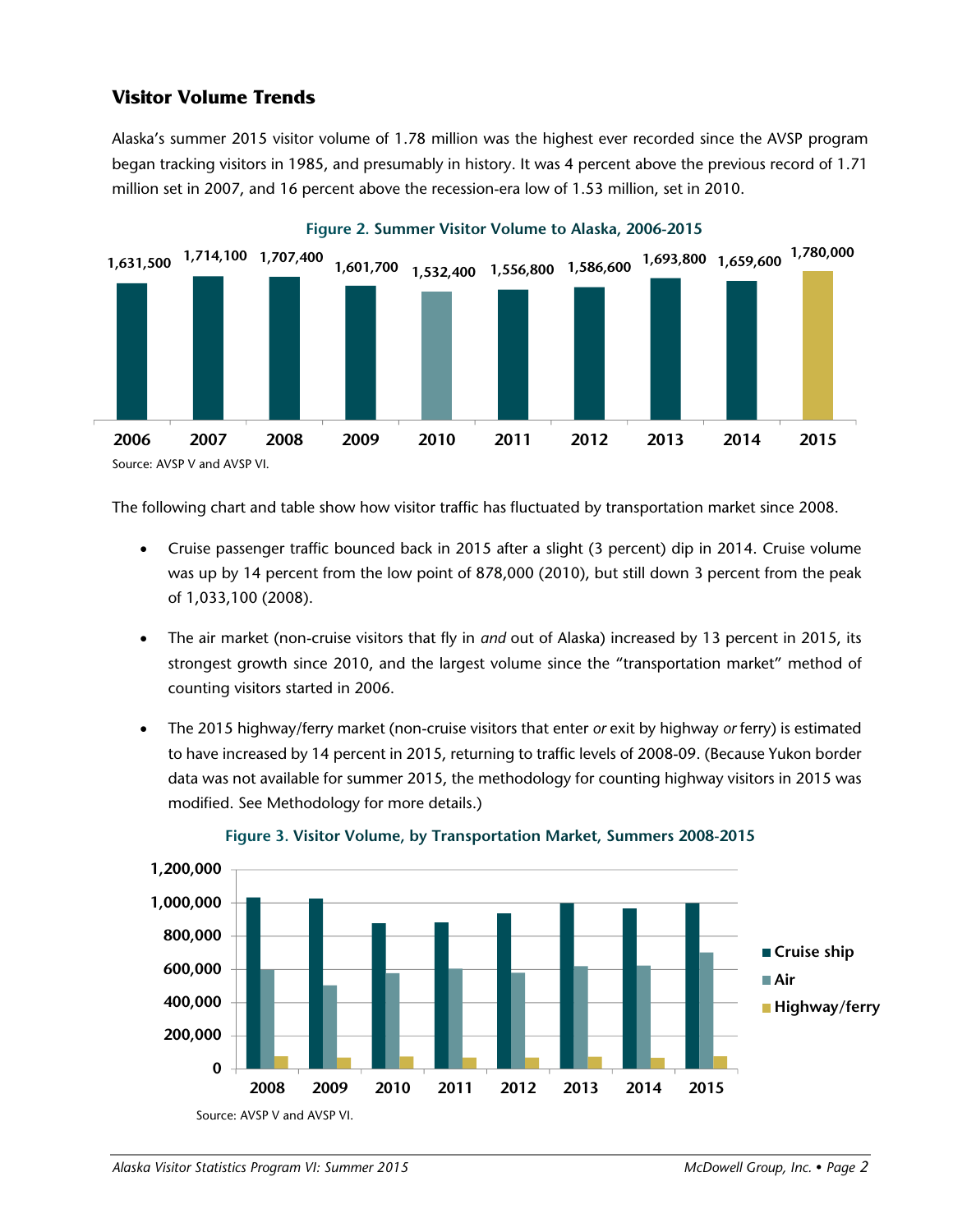|               | 2008      | 2009       | 2010      | 2011      | 2012      | 2013      | 2014      | 2015      |
|---------------|-----------|------------|-----------|-----------|-----------|-----------|-----------|-----------|
| Cruise ship   | 1,033,100 | .026,600 ا | 878,000   | 883,000   | 937,000   | 999,600   | 967,500   | 999,600   |
| Air           | 597,200   | 505,200    | 578,400   | 604,500   | 580,500   | 619,400   | 623,600   | 702,400   |
| Highway/ferry | 77,100    | 69.900     | 76.000    | 69,300    | 69.100    | 74,800    | 68,500    | 78,000    |
| Total         | 1,707,400 | 1,601,700  | 1,532,400 | 1,556,800 | 1,586,600 | 1,693,800 | 1,659,600 | 1,780,000 |
| % change      | $-0.4\%$  | $-6.2\%$   | $-4.3\%$  | $+1.6%$   | $+1.9\%$  | $+6.8\%$  | $-2.0\%$  | $+7.3\%$  |

#### **Table 2. Trends in Summer Visitor Volume, By Transportation Market, 2008-2015**

Source: AVSP V and AVSP VI.

### **Additional Visitor Industry Indicators**

Table 3 (see page 5) presents changes in traffic data and other indicators comparing the 2015 summer visitor season with the previous year (2014). Unless otherwise indicated, data refers to the May through September time period.

#### **DOMESTIC AIR**

Domestic air traffic exiting Alaska (including both residents and visitors) showed strong growth across the state in 2015, with the percent change by airport varying from +6 percent in Fairbanks to +18 percent in Ketchikan. Statewide, outbound volume was up by 10 percent.

- Anchorage traffic was up by 10 percent, with most airlines posting increases. Airline changes included Frontier pulling out of the market and US Airways merging with American Airlines.
- Fairbanks traffic was up by 6 percent. The seasonal return of Air North (which flies Holland America cruisetour passengers between Fairbanks and Dawson City) has contributed to the growth in Fairbanks traffic in the last two summer seasons. (Flights between Alaska and Canada are considered domestic for the purposes of AVSP.)
- Juneau traffic was up by 11 percent. The addition of Delta Airlines to the Juneau market has played a large role in recent traffic growth.
- Both Sitka and Ketchikan showed particularly strong increases in 2015, at 16 and 18 percent, respectively. It was Delta's first season flying passengers out of these airports.
- "Other" airports include Petersburg, Wrangell, Cordova, and Yakutat. Combined, enplaning passenger traffic on outbound flights from these airports was up by 11 percent.

#### **INTERNATIONAL AIR**

Passengers exiting Alaska via international air declined by 3 percent for the second year in a row, from 21,600 to 20,900 passengers. This is not necessarily an indicator of the overall international market; most international visitors exit Alaska via domestic air and cruise ship.

- Condor Airlines, which represented 66 percent of all international enplanements in 2015, was up by 5 percent from 2014.
- Icelandair, which represented 27 percent of international enplanements, was up by 8 percent from 2014.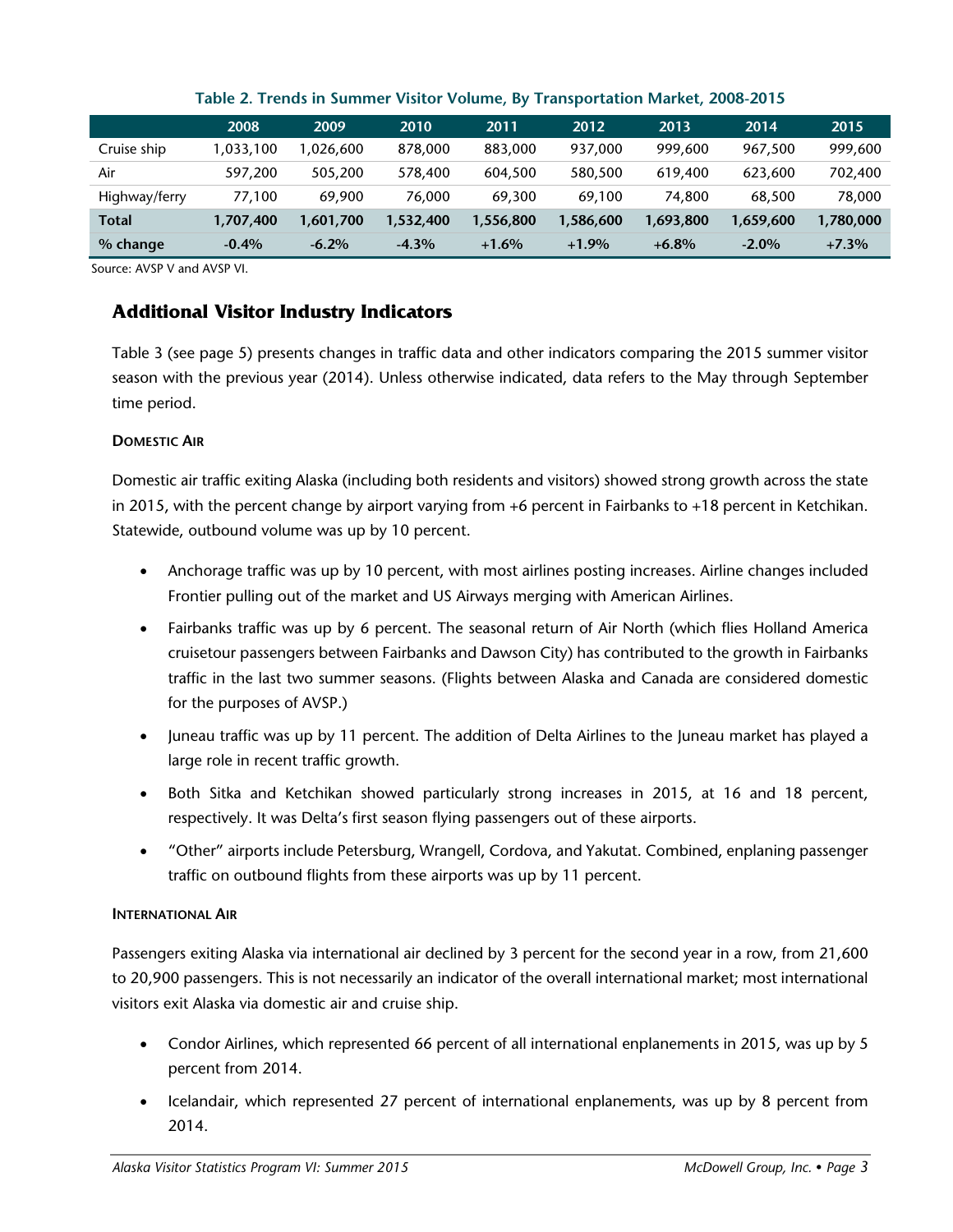- All other airlines combined represented 10 percent of international enplanements; these include Japan Airlines, China Airlines (new in 2015), Korean Air, and Yakutia Airlines.
- Anchorage enplanements accounted for 96 percent of international air traffic; only Condor flew out of Fairbanks in 2015. Japan Airlines had served Fairbanks in previous years.

#### **CRUISE SHIP**

Total cruise ship volume was up by 3 percent between 2014 and 2015.

- Much of the increase in 2015 is attributable to larger ships replacing smaller ships.
- Based on planned itineraries, cruise traffic is projected to increase by an additional 2 percent in 2016.
- Cross-gulf passengers (those sailing between Whittier/Seward and ports in the lower 48 and British Columbia) were up by 9 percent in 2015, rebounding from a 7 percent decline in 2014.
- While shore excursion sales were generally strong according to cruise line executives, poor weather caused significant cancellation of flightseeing tours, for the second year in a row.
- Alaska's small ship market, which includes ships with capacities of less than 250 passengers, maintained traffic between 2014 and 2015 at about 15,000 passengers.

#### **FERRY**

The number of visitors using the Alaska Marine Highway System was down by 17 percent in 2015 (based on the number of non-Alaska residents who purchased at least one ferry ticket anywhere). The number of visitors exiting Alaska via AMHS was down by 12 percent (based on the number of non-Alaska residents who disembarked at Prince Rupert or Bellingham). Ferry officials attribute the decline to ship repair and schedule changes.

#### **FISHING LICENSES**

Sportfishing licenses sold to non-residents increased by 7 percent in 2015, from 242,956 to 259,074, according to data from Alaska Department of Fish and Game. This followed a 1 percent increase in 2014.

#### **TAX REVENUES**

Bed taxes and vehicle rental taxes reflect usage by both residents and non-residents, and can be affected by changes in rental rates. Changes in tax revenues are presented as supporting indicators; they are not necessarily directly reflective of visitor volume.

- Bed tax revenues increased in every community for which data was available, increasing by 6 to 8 percent in Anchorage, Fairbanks, Denali, Juneau and Sitka; and by 15 percent in Mat-Su.
- While car rental tax revenues in Anchorage did not change between 2014 and 2015, RV rental tax revenues increased by 15 percent.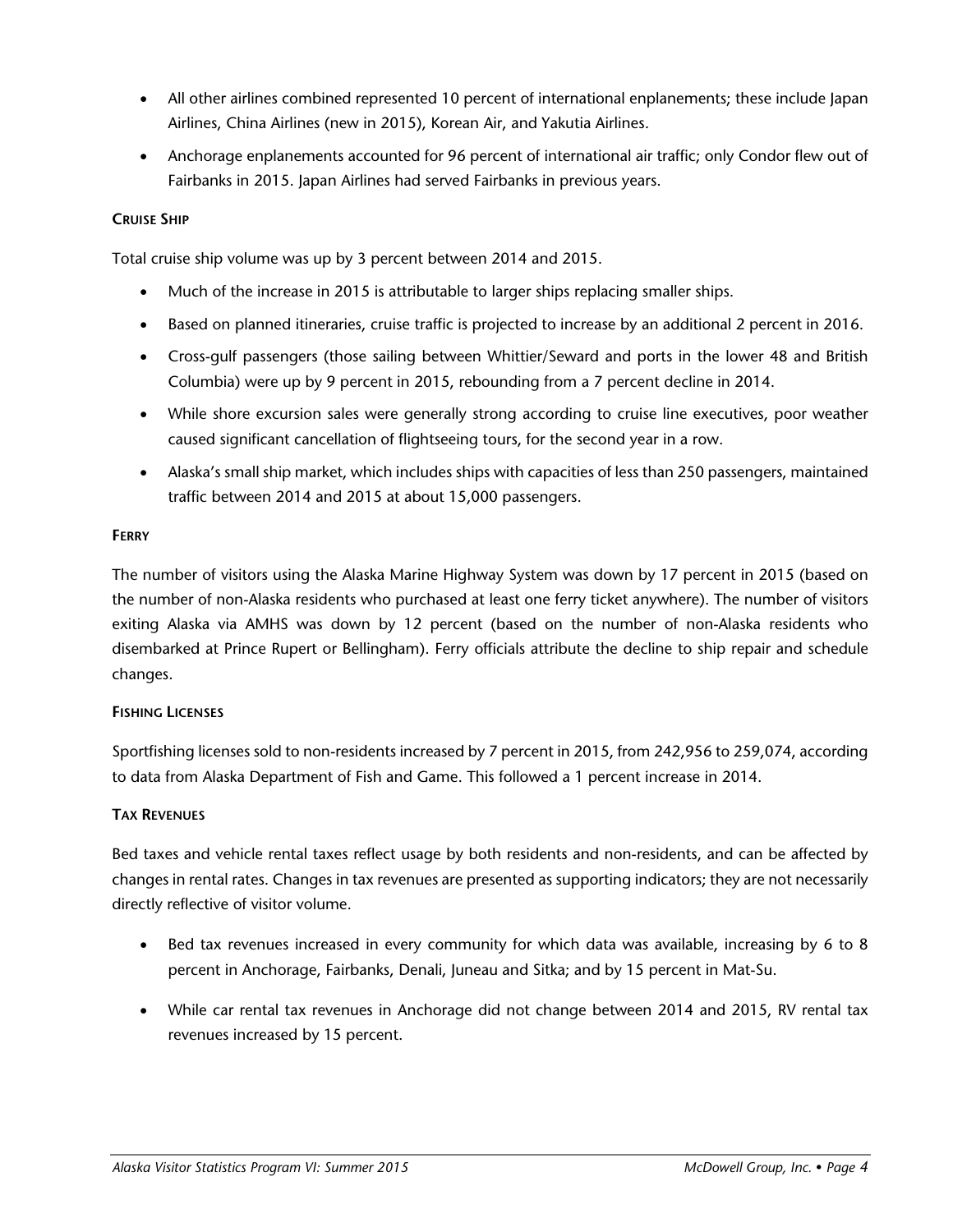| Table 3. Summer 2015 Visitor Industry Indicators |  |
|--------------------------------------------------|--|
| <b>Change from Previous Summer, 2014-2015</b>    |  |

|                                                                 | <b>Change 2014-2015</b> |  |  |  |  |  |
|-----------------------------------------------------------------|-------------------------|--|--|--|--|--|
| Domestic airplane passengers exiting Alaska, May-September      |                         |  |  |  |  |  |
| Anchorage                                                       | $+10%$                  |  |  |  |  |  |
| Fairbanks                                                       | $+6%$                   |  |  |  |  |  |
| Juneau                                                          | $+11%$                  |  |  |  |  |  |
| Ketchikan                                                       | $+18%$                  |  |  |  |  |  |
| Sitka                                                           | $+16%$                  |  |  |  |  |  |
| Other                                                           | $+11%$                  |  |  |  |  |  |
| <b>Total</b>                                                    | $+10%$                  |  |  |  |  |  |
| International airplane passengers exiting Alaska, May-September |                         |  |  |  |  |  |
| Total                                                           | $-3%$                   |  |  |  |  |  |
| Cruise passenger traffic, May-September                         |                         |  |  |  |  |  |
| Total passenger volume                                          | $+3%$                   |  |  |  |  |  |
| Cross-gulf passenger volume                                     | $+9%$                   |  |  |  |  |  |
| Out-of-state ferry passenger volume, May-September              |                         |  |  |  |  |  |
| Total non-resident volume                                       | $-17%$                  |  |  |  |  |  |
| Non-residents exiting Alaska                                    | $-12%$                  |  |  |  |  |  |
| Non-resident sportfishing licenses, January-September           |                         |  |  |  |  |  |
| Total                                                           | $+7%$                   |  |  |  |  |  |
| Bed tax revenues, April-September                               |                         |  |  |  |  |  |
| Anchorage                                                       | $+6%$                   |  |  |  |  |  |
| Fairbanks                                                       | $+7%$                   |  |  |  |  |  |
| Mat-Su                                                          | $+15%$                  |  |  |  |  |  |
| Denali                                                          | $+8%$                   |  |  |  |  |  |
| Juneau                                                          | $+7%$                   |  |  |  |  |  |
| Sitka                                                           | $+8%$                   |  |  |  |  |  |
| Vehicle rental tax revenues, April-September                    |                         |  |  |  |  |  |
| Anchorage car rental                                            | 0%                      |  |  |  |  |  |
| Anchorage RV rental                                             | $+15%$                  |  |  |  |  |  |

Notes: Air passenger traffic includes both residents and non-residents. All bed tax revenue data refers to April through September with the exception of Mat-Su, which refers to May through September. The Fairbanks bed tax figure reflects combined City and Borough taxes.

Sources: Alaska Airlines, Ted Stevens Anchorage International Airport, Fairbanks International Airport, Juneau International Airport, Cruise Line Agencies of Alaska, Alaska Department of Fish and Game, Alaska Marine Highway System, Municipality of Anchorage, Explore Fairbanks, Matanuska-Susitna Borough, Denali Borough, City and Borough of Sitka, and City and Borough of Juneau.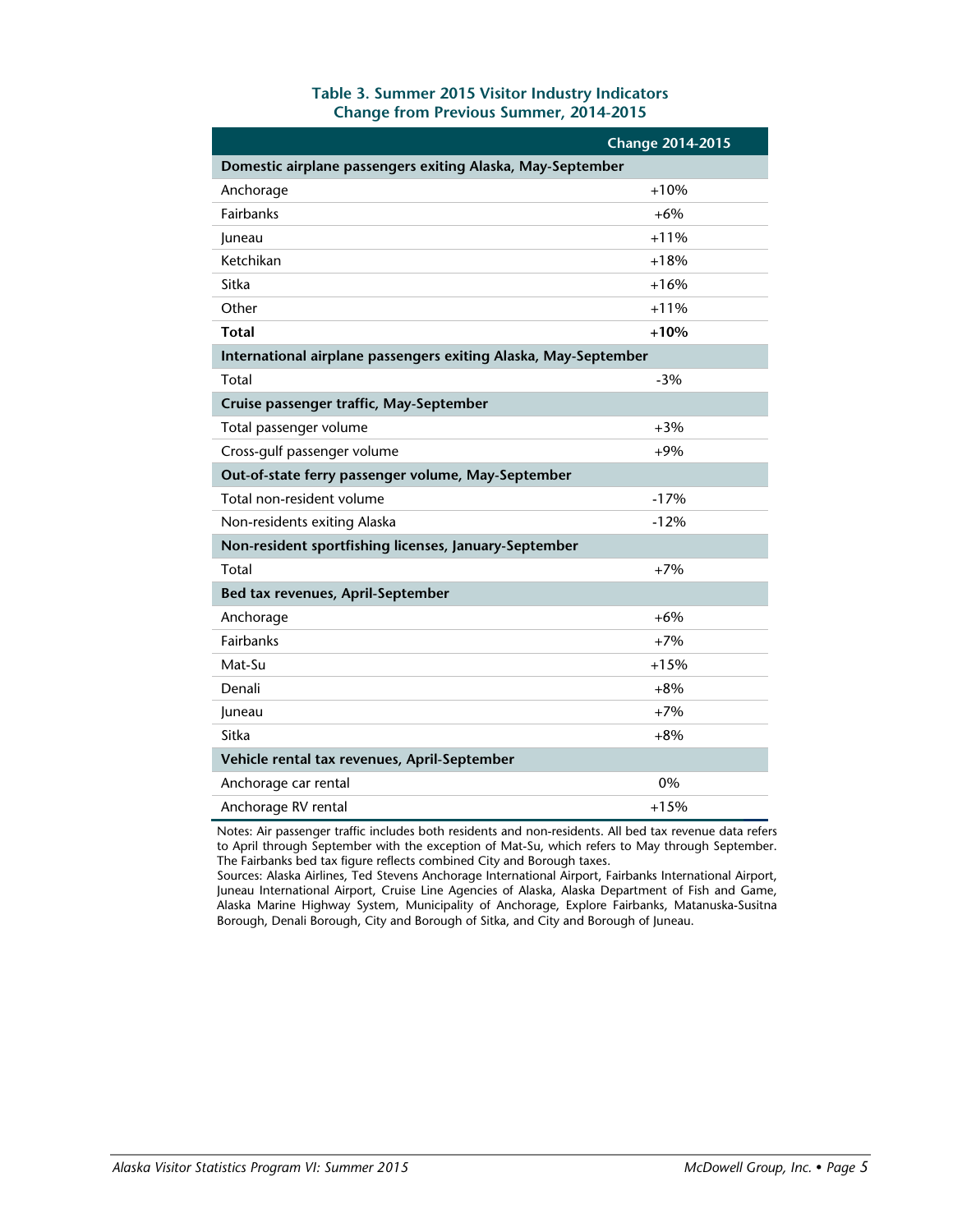## **U.S. Travel and Economic Indicators**

While U.S. travel indicators show overall growth in in the industry between 2014 and 2015, Alaska's travel sector grew at a faster rate (up 7 percent in visitor traffic) than the rest of the country. Overall domestic travel is projected to be up by 2.5 percent while overseas travel is projected to grow by 3.7 percent. Hotel occupancy rates are projected to be up by 1.7 percent in 2015; average daily rates are up 4.8 percent; and revenue per available room is up 6.5 percent. Domestic enplanements were up 4.3 percent from June 2014 to June 2015.

Overall U.S. economic activity increased slightly in 2015. Real GDP was up by 2.5 percent, while unemployment was down by 1.0 percent. The Consumer Price Index (CPI) was up by 0.2 percent, and consumer spending was up 3.0 percent for third-quarter 2015.

|                                                   | Change<br>2014-15 |
|---------------------------------------------------|-------------------|
| <b>U.S. Travel Indicators</b>                     |                   |
| Domestic person-trips (leisure)                   | $+2.5%$           |
| Overseas arrivals to the U.S.                     | $+3.7%$           |
| Hotel occupancy                                   | $+1.7%$           |
| Average Daily Rate (ADR)                          | $+4.8%$           |
| Revenue Per Available Room (RevPAR)               | $+6.5%$           |
| Domestic enplanements (June 2014-June 2015)       | $+4.3%$           |
| U.S. Economic Performance                         |                   |
| <b>Real GDP</b>                                   | $+2.5%$           |
| Unemployment rate (% of labor force) <sup>1</sup> | $-1.0\%$          |
| Consumer Price Index (August 2014-15)             | $+0.2%$           |
| Consumer Spending (3rd Quarter 2014-2015)         | $+3.0\%$          |

#### **Table 4. Nationwide Economic and Travel Industry Indicators 2014-15**

Sources: US Travel Association (ustravel.org), Smith Travel Research (str.com), American Hotel and Lodging Association (ahla.com), Bureau of Transportation Statistics (bts.gov), Bureau of Labor Statistics (bls.gov). Bureau of Economic Analysis (bea.gov).

Looking ahead, the U.S. Travel Association makes the following projections for 2016, compared to 2015:

- Real GDP: +2.8 percent
- Unemployment rate: -0.5 percent (from 5.3 to 4.8 percent)
- Consumer Price Index: +1.9 percent
- Overseas arrivals: +4.5 percent
- Domestic leisure person-trips: +2.1 percent.

These indicators point to continued, albeit modest, growth in the U.S. travel industry in 2016. With cruise ship capacity increasing by 2 percent, Alaska's travel industry is likewise poised for modest growth in 2016.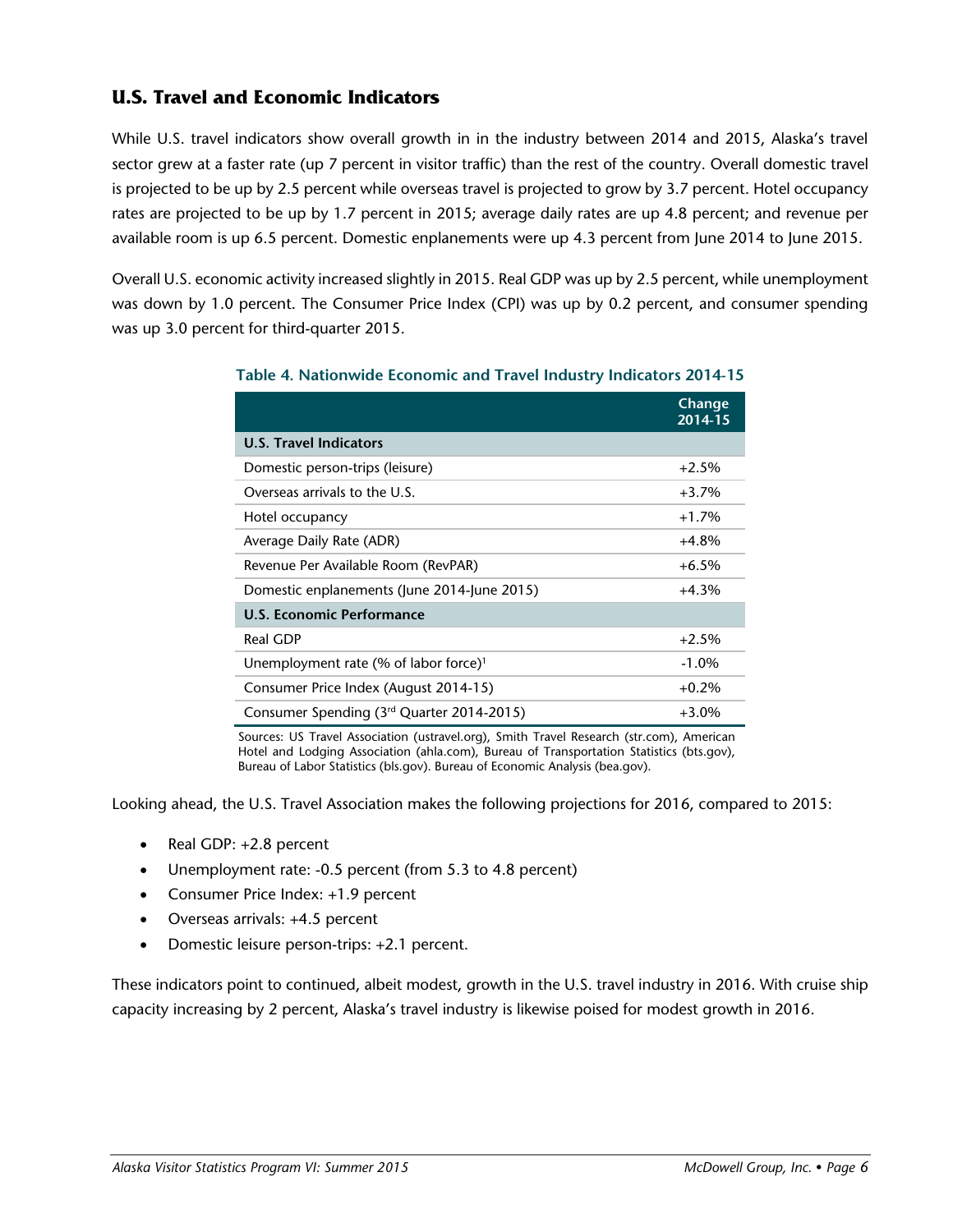# **Methodology**

This report provides visitor volume estimates for Alaska between May 1 and September 30, 2015, as part of the Alaska Visitor Statistics Program VI (AVSP), conducted by McDowell Group for the Alaska Department of Commerce, Community, and Economic Development (Division of Economic Development).

Visitor volume is estimated by exit mode; the methodology is slightly different for each mode.

**Domestic and International Air:** Outgoing traffic by month and by port was gathered from Alaska Airlines, Anchorage International Airport, Fairbanks International Airport, and Juneau International Airport. Visitor/resident ratios were applied to monthly traffic, by port, to arrive at visitor volume estimates. Ratios were determined in the summer 2011 AVSP survey fielding period, during which time 43,333 domestic flight passengers and 6,034 international flight passengers were tallied as they embarked on flights exiting Alaska. The airports where tallies took place included Anchorage, Fairbanks, Juneau, Ketchikan, and Sitka.

**Highway:** Highway methodology was modified for summer 2015 due to Yukon border data being unavailable. Border traffic was estimated by first analyzing U.S. border data to obtain the percentage change between summers 2014 and 2015, by highway and vehicle type (personal vehicle, truck, motorcoach). These percentages were then applied to 2014 Yukon border data, based on the assumption that changes on U.S. side of the border (i.e. those entering Alaska) were generally reflective of changes on the Yukon side of the border (those exiting Alaska). The remaining methodological steps were consistent with previous reports. Visitor/resident ratios were applied to monthly traffic, by port, to arrive at visitor volume estimates. Ratios were determined in the summer 2011 AVSP survey fielding period, during which time 5,238 highway travelers were tallied as they drove the highway, before exiting Alaska. Tallies occurred at four locations: near the US border stations on the Klondike, Haines, and Alcan Highways, and north of Tetlin Junction on the Taylor highway.

**Ferry:** The Alaska Marine Highway provided non-resident exiting traffic data by month and port (passengers disembarking at Bellingham and Prince Rupert).

**Cruise:** Cruise Line Agencies of Alaska provided passenger data for every port and every cruise ship for the summer 2015 season. Two numbers are generated from this data: the total number of cruise passengers, and the number of passengers who exit Alaska via cruise ship. The total number of cruise passengers is determined by adding together the maximum number of passengers recorded for each ship (without double-counting passengers who call at the same port twice). The number of passengers exiting Alaska is determined by counting the passengers aboard each ship as it exited the state (sailed southbound from an Alaska port to a Canadian port, or sailed eastbound towards Asian ports). All cruise ship passengers are assumed to be visitors.

This report also includes additional indicators of the 2015 visitor season. Sources included:

- Bed tax revenue data from Municipality of Anchorage, City of Fairbanks, Fairbanks North Star Borough, Denali Borough, City and Borough of Juneau, and Matanuska-Susitna Borough.
- Vehicle rental tax revenue data from Municipality of Anchorage.
- Fishing license sales data from the Alaska Department of Fish and Game.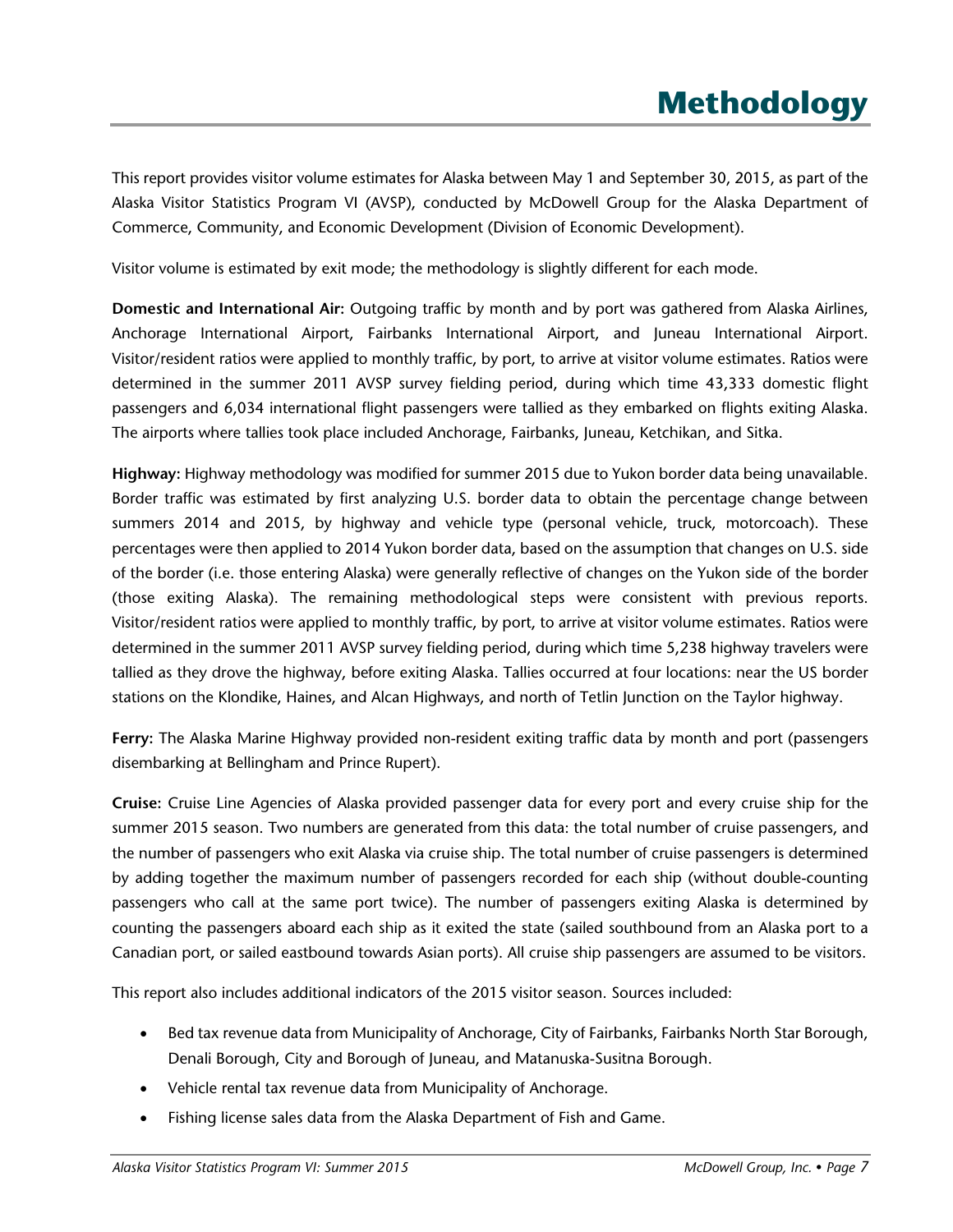U.S. travel industry and economic indicators from the U.S. Travel Association, Bureau of Labor Statistics, Bureau of Transportation Statistics, and Smith Travel Research.

The AVSP VI study team would like to acknowledge the following entities for their assistance with the project.

Alaska Airlines Alaska Department of Transportation and Public Facilities Alaska Department of Fish and Game Alaska Marine Highway System Cruise Line Agencies of Alaska Delta Airlines Juneau International Airport Ketchikan International Airport U.S. Customs and Border Protection Yukon Department of Tourism and Culture